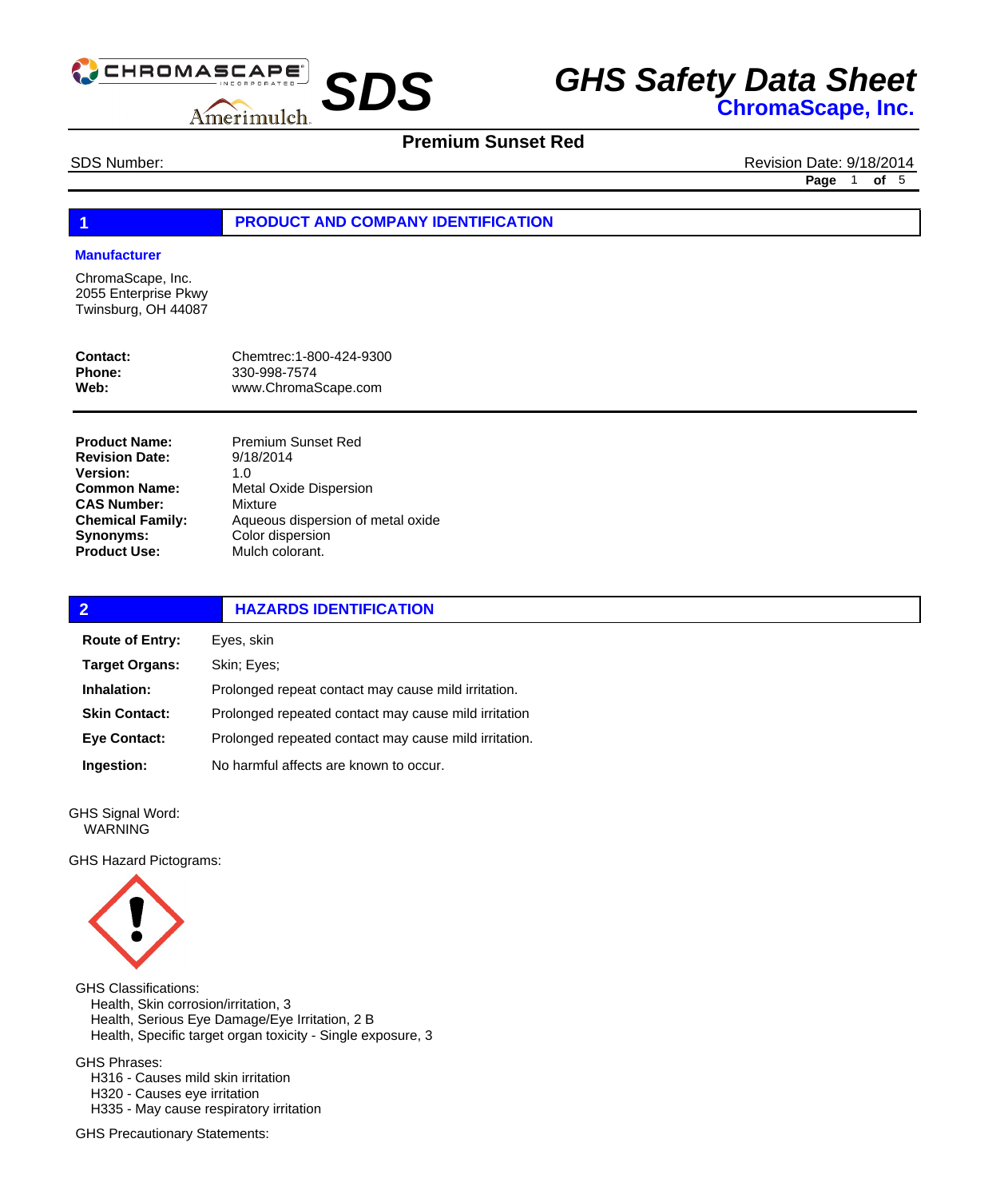



## **Premium Sunset Red**

SDS Number: Revision Date: 9/18/2014 **Page** 2 **of** 5

 P264 - Wash \_ thoroughly after handling. P352 - Wash with soap and water.

Note that GHS hazard catagories go from low hazard substances with higher numbers to lower numbers which are more hazardous substances.

Note:

Hazard category 3 skin hazard is the lowest level hazard meaning mild skin irritant. Hazard category 2B eye hazard is the lowest level hazard meaning mild eye irritant.

| $\overline{3}$                                                | <b>COMPOSITION/INFORMATION ON INGREDIENTS</b>                                                                     |  |  |
|---------------------------------------------------------------|-------------------------------------------------------------------------------------------------------------------|--|--|
| Ingredients:                                                  |                                                                                                                   |  |  |
| Water<br>Iron Oxide<br>Proprietary non-hazardous ingredients. | 7732-18-5 Proprietary amount %<br>1309-37-1 Proprietary amount %<br>Propylene Glycol 57-55-6 Proprietary amount % |  |  |
| 4                                                             | <b>FIRST AID MEASURES</b>                                                                                         |  |  |

| Inhalation:          | If symptoms develop, move victim to fresh air. If symptoms persist, obtain medical attention.                                         |
|----------------------|---------------------------------------------------------------------------------------------------------------------------------------|
| <b>Skin Contact:</b> | Promptly flush skin with water until all chemical is removed.                                                                         |
| <b>Eye Contact:</b>  | Immediately flush eyes with large amounts of water for at least 15 minutes, lifting eyelids occasionally to facilitate<br>irrigation. |
| Ingestion:           | Not considered dangerous.                                                                                                             |

**5 FIRE FIGHTING MEASURES**

| <b>Flammability:</b>       | Non-flammable  |
|----------------------------|----------------|
| <b>Flash Point:</b>        | Non-comustible |
| <b>Flash Point Method:</b> | N/A            |
| <b>Burning Rate:</b>       | N/A            |
| <b>Autoignition Temp:</b>  | N/A            |
| LEL:                       | N/A            |

### **6 ACCIDENTAL RELEASE MEASURES**

Do not discharge into drains.

Do not dump in drains or storm water.

Pick up excess liquid with inert absorbant material and place into separate waste container.

Sweep up, place in bag and hold for waste disposal.

Watch out for slippery conditions when spillage.

Dispose of waste properly.

Not hazardous waste.

This product is not environmentally hazardous. It will however, cause, discoloration of soil and storm water. Avoid soil and water contamination.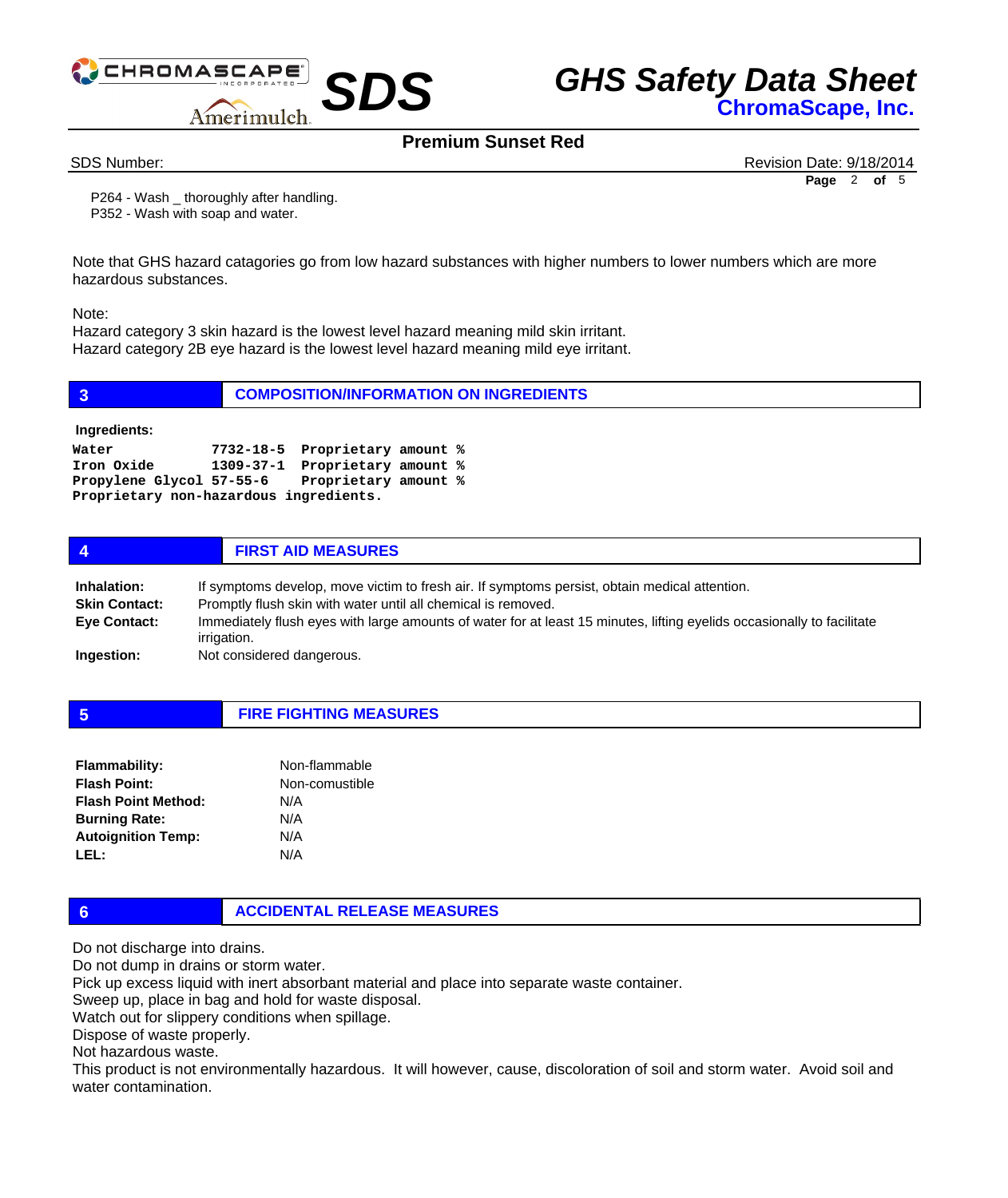

### **Premium Sunset Red**

SDS Number: Revision Date: 9/18/2014 **Page** 3 **of** 5

#### **FIGURE 12 IN STORAGE**

Wash thoroughly after handling. Keep from freezing. Do not store in excessive heat > 100 F. Store out of direct sunlight. Prevent contact with storm water. **Handling Precautions: Storage Requirements:**

#### **8 EXPOSURE CONTROLS/PERSONAL PROTECTION**

HMIS PP, B | Safety Glasses, Gloves, recommended. **Personal Protective Equip:**

**Exposure Limits according to: US OSHA (TWA5)/PEL): None ACGIH (TWA/TLV): None** 

 **Respiratory Protection: Not required. Ventilation: Ventilation recommended, not required. Protective Gloves: Rubber gloves recommended. Eye Protection: Use safety glasses. Other Protective Equipment: Not required.** 

#### **9 PHYSICAL AND CHEMICAL PROPERTIES**

**Physical State: Odor Threshold: Spec Grav./Density: Boiling Point: Flammability: Partition Coefficient: Vapor Pressure: pH: Evap. Rate: Decomp Temp: Appearance:** Red liquid

Liquid Not established. >1 212F Not flammable Unknown. Not applicable. 8.6 - 9.4 <1 Not applicable

**Solubility: Freezing/Melting Pt.: Flash Point: Vapor Density: Bulk Density: Auto-Ignition Temp: UFL/LFL:**

**Odor:**

Faint odor. Dispersable 32F NA Not applicable 15.5 - 16.5 weight per gallon. Not applicable Not applicable.

### **10 STABILITY AND REACTIVITY**

**Stability: Conditions to Avoid: Materials to Avoid: Hazardous Decomposition: Hazardous Polymerization:**

Stable and non - reactive. Excessive heat and freezing. Strong oxizers, aluminum powder. None None

#### **11 TOXICOLOGICAL INFORMATION**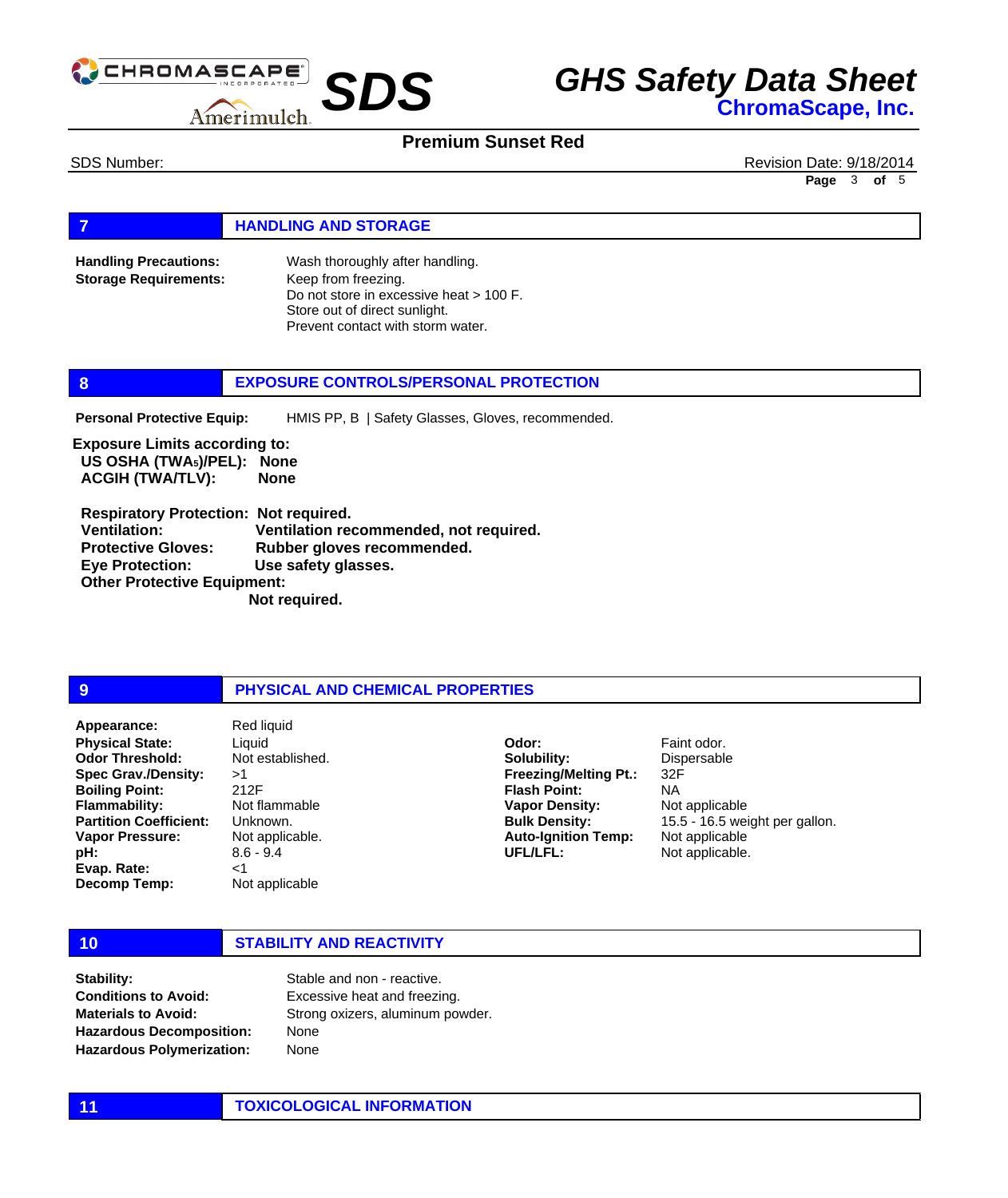

## **Premium Sunset Red**

SDS Number: Revision Date: 9/18/2014 **Page** 4 **of** 5

### **Toxicity Data:**

| Eye Effects:                     | May be irritating.            |  |
|----------------------------------|-------------------------------|--|
| Skin Effects:                    | May be irritating.            |  |
| Accute Inhalation Effects: None. |                               |  |
| <b>Chronic Effects:</b>          | None.                         |  |
| Carcinogenicity:                 | Not known to be carcinogenic. |  |
| Mutagenicity:                    | Not known to be mugagenic.    |  |
| Teratogenicity:                  | Not known to be teratogenic.  |  |

Accute Oral Effects:

No toxicological testing has been conducted, since no toxicological effects are expected. May cause slight irritation but is not expected to produce adverse effects. Not intended for ingestion.

**12 ECOLOGICAL INFORMATION** 

Ecological testing has not been performed on this product. Dispose of contents and container properly. Do not dump. Contents will cause discoloration in soil and water.

**13 DISPOSAL CONSIDERATIONS** 

Dispose of contents properly. Dispose of containers properly. Containers can be re-used or recycled. Free IBC disposal call: 1-888-SCHUETZ or 1-888-724-8389 Product is not a hazardous waste under US or Canadian regulation.

**14 TRANSPORT INFORMATION** US DOT: Not Classified UN #: Not classified

UN Shipping Class: Not Classified

UN Packing Group: Not Classified

#### **15 REGULATORY INFORMATION**

International Inventories and U.S. Regulations :

All components of this product are listed on or are exempt from the following inventories:

RCRA This mixture and or its contents are not a hazardous waste if disposal is required

CERCLA Components of this mixture are not CERCLA hazardous substances.

CONEG This mixture and or its contents meet the CONEG limits for the sum